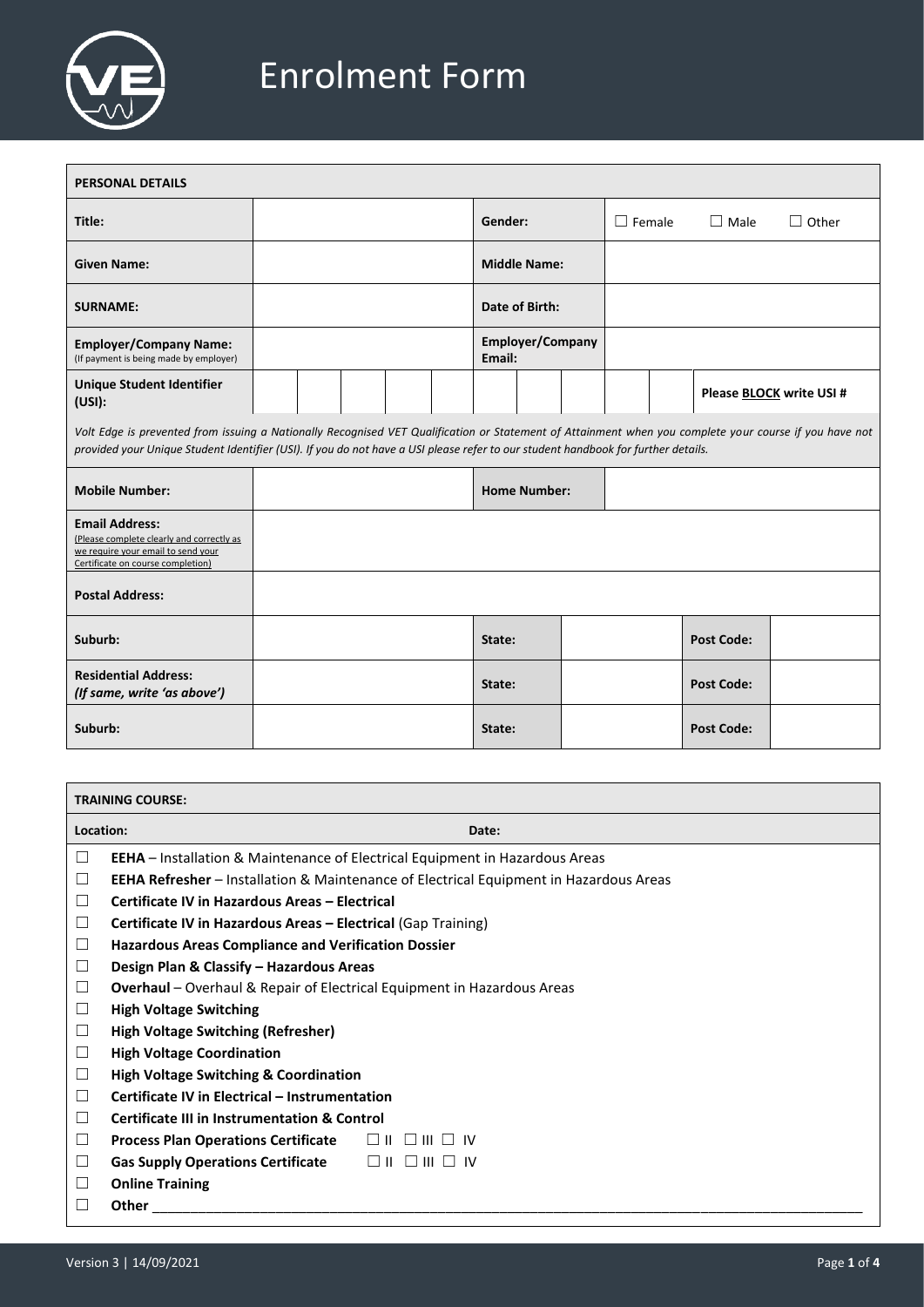| <b>MARKETING</b>                                                                                                                                                                                                                                                                                            |                                                                                                                                                                                                               |  |  |  |  |  |
|-------------------------------------------------------------------------------------------------------------------------------------------------------------------------------------------------------------------------------------------------------------------------------------------------------------|---------------------------------------------------------------------------------------------------------------------------------------------------------------------------------------------------------------|--|--|--|--|--|
| How did you hear about<br>us?                                                                                                                                                                                                                                                                               | $\Box$ Website $\Box$ Employer $\Box$ Referral/Word of Mouth $\Box$ Facebook $\Box$ Instagram $\Box$ LinkedIn<br>$\Box$ Email $\Box$ Other (please specify):                                                  |  |  |  |  |  |
| <b>Why Volt Edge?</b>                                                                                                                                                                                                                                                                                       | $\Box$ Cost of Course $\Box$ Quality of Training $\Box$ Experience of Trainers $\Box$ Locations of Training Suited<br>$\Box$ First Company I Found $\Box$ Course Date/s Suited $\Box$ Other (please specify): |  |  |  |  |  |
|                                                                                                                                                                                                                                                                                                             |                                                                                                                                                                                                               |  |  |  |  |  |
| <b>AVETMISS INFORMATION</b>                                                                                                                                                                                                                                                                                 |                                                                                                                                                                                                               |  |  |  |  |  |
| Which best describes your current employment                                                                                                                                                                                                                                                                |                                                                                                                                                                                                               |  |  |  |  |  |
| $\Box$ Full-time employee $\Box$ Part-time employee $\Box$ Self-employed – not employing others $\Box$ Employer<br>$\Box$ Employed – unpaid worker in family business $\Box$ Unemployed – seeking full-time work<br>$\Box$ Unemployed – seeking part-time work $\Box$ Not employed – not seeking employment |                                                                                                                                                                                                               |  |  |  |  |  |
| <b>Language and Diversity</b>                                                                                                                                                                                                                                                                               |                                                                                                                                                                                                               |  |  |  |  |  |
| In which country were you born?<br>If from the UK please specify which country:<br>(e.g. England, Scotland, Wales, or Nth Ireland - NOT 'UK')<br>(We require this information to verify your USI)                                                                                                           | $\Box$ Australia<br>$\Box$ New Zealand<br>$\Box$ Other – please specify:                                                                                                                                      |  |  |  |  |  |
| In which Town/City were you born?                                                                                                                                                                                                                                                                           |                                                                                                                                                                                                               |  |  |  |  |  |
| What is your citizenship status?                                                                                                                                                                                                                                                                            | $\Box$ Australian Citizen<br>$\Box$ New Zealand Citizen<br>$\Box$ International Study Visa<br>$\Box$ Visa – please specify:                                                                                   |  |  |  |  |  |
| Are you of Aboriginal or Torres Strait Islander origin?                                                                                                                                                                                                                                                     | $\Box$ No<br>$\Box$ Yes, Aboriginal<br>$\Box$ Yes, Torres Strait Islander                                                                                                                                     |  |  |  |  |  |
| Do you speak a language other than English at home?                                                                                                                                                                                                                                                         | $\Box$ No, English only $\Box$ Yes, other – please specify:                                                                                                                                                   |  |  |  |  |  |
| Do you require assistance with English during your<br>training?                                                                                                                                                                                                                                             | $\Box$ Yes $\Box$ No                                                                                                                                                                                          |  |  |  |  |  |
| Do you consider yourself to have a disability, impairment<br>or long-term Condition that may affect your training?                                                                                                                                                                                          | $\Box$ Yes $\Box$ No                                                                                                                                                                                          |  |  |  |  |  |
| If YES, then please indicate the areas of disability,<br>impairment or long-term condition:                                                                                                                                                                                                                 | $\Box$ Hearing / Deaf<br>$\Box$ Physical<br>$\Box$ Intellectual<br>$\Box$ Learning<br>$\Box$ Mental illness<br>$\Box$ Acquired brain impairment<br>$\Box$ Vision<br>$\Box$ Medical condition                  |  |  |  |  |  |
| (You may indicate more than one area.)                                                                                                                                                                                                                                                                      | $\Box$ Other – please specify:                                                                                                                                                                                |  |  |  |  |  |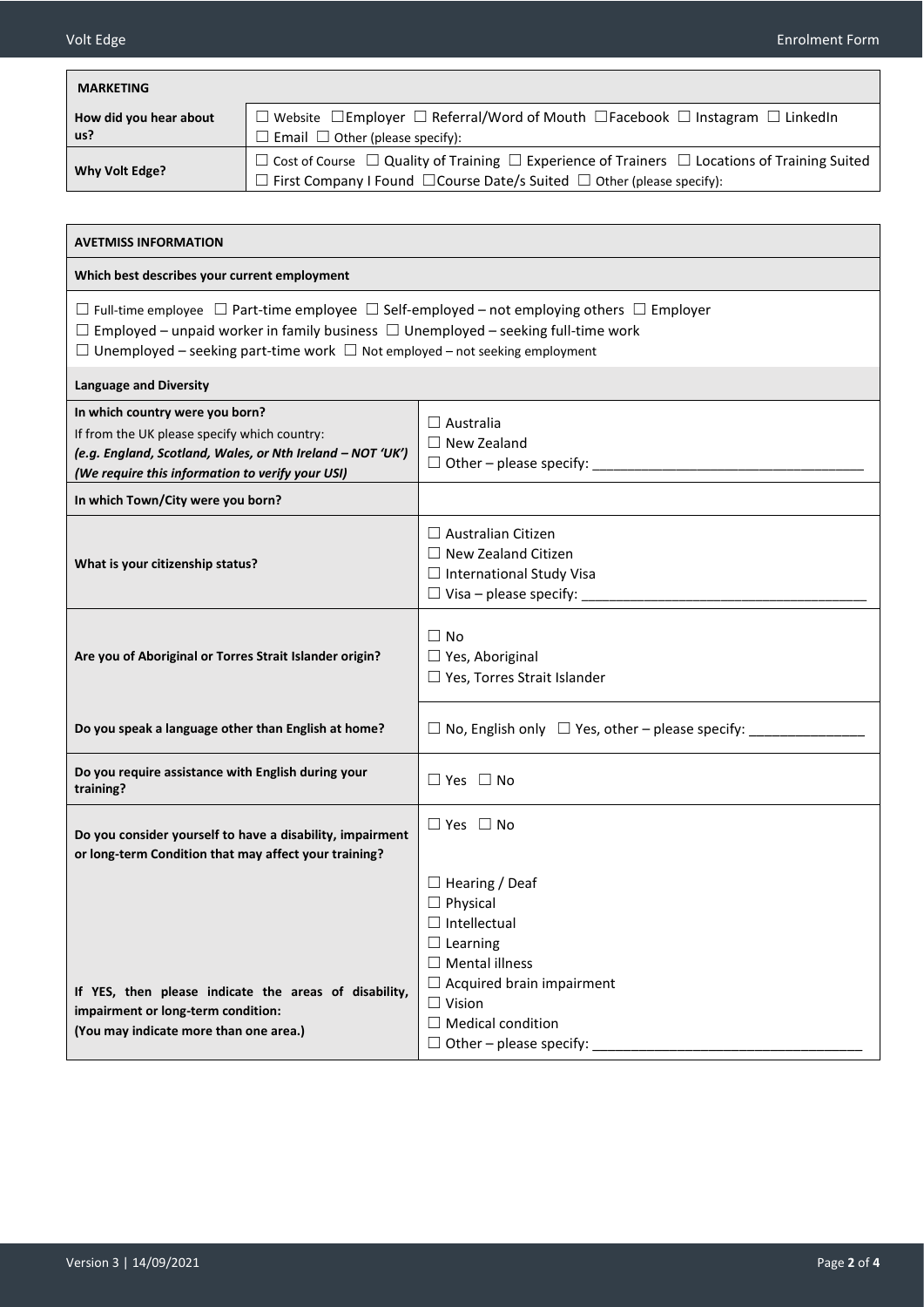| <b>SCHOOLING</b>                                                                                                                                       |                                                                                                                                                                                                                                                                                                                                                    |  |  |  |
|--------------------------------------------------------------------------------------------------------------------------------------------------------|----------------------------------------------------------------------------------------------------------------------------------------------------------------------------------------------------------------------------------------------------------------------------------------------------------------------------------------------------|--|--|--|
| Are you still attending secondary school?                                                                                                              | $\Box$ Yes<br>If yes, which school?<br>QLD Students Only: LUI Number:<br>$\Box$ No                                                                                                                                                                                                                                                                 |  |  |  |
| What is the highest COMPLETED school level?                                                                                                            | $\Box$ Year 12 or equivalent<br>$\Box$ Year 9 or equivalent<br>$\Box$ Year 8 or below<br>$\Box$ Year 11 or equivalent<br>$\Box$ Year 10 or equivalent<br>Never attended school                                                                                                                                                                     |  |  |  |
| Have you SUCCESSFULLY completed any of the following<br>qualifications?                                                                                | $\Box$ No $\Box$ Yes, tick any that apply                                                                                                                                                                                                                                                                                                          |  |  |  |
|                                                                                                                                                        | $\Box$ Bachelor Degree or Higher Degree<br>$\Box$ Advanced Diploma or Associate Degree<br>$\Box$ Diploma (or Associate Diploma)<br>□ Certificate IV (or Advanced Certificate/Technician)<br>$\Box$ Certificate III (or Trade Certificate)<br>$\Box$ Certificate II<br>$\Box$ Certificate I<br>$\Box$ Other education:                              |  |  |  |
| Of the following categories, which BEST describes your<br>main reason for undertaking this course/traineeship/<br>apprenticeship? (Tick ONE box only.) | $\Box$ To get a job<br>$\Box$ To develop my existing business<br>$\Box$ To start my own business<br>$\Box$ To try a different career<br>$\Box$ To get a better job or promotion<br>$\Box$ It was a requirement of my job<br>$\Box$ To get into another course of study<br>$\Box$ For personal interest or self-development<br>$\Box$ Other reason: |  |  |  |